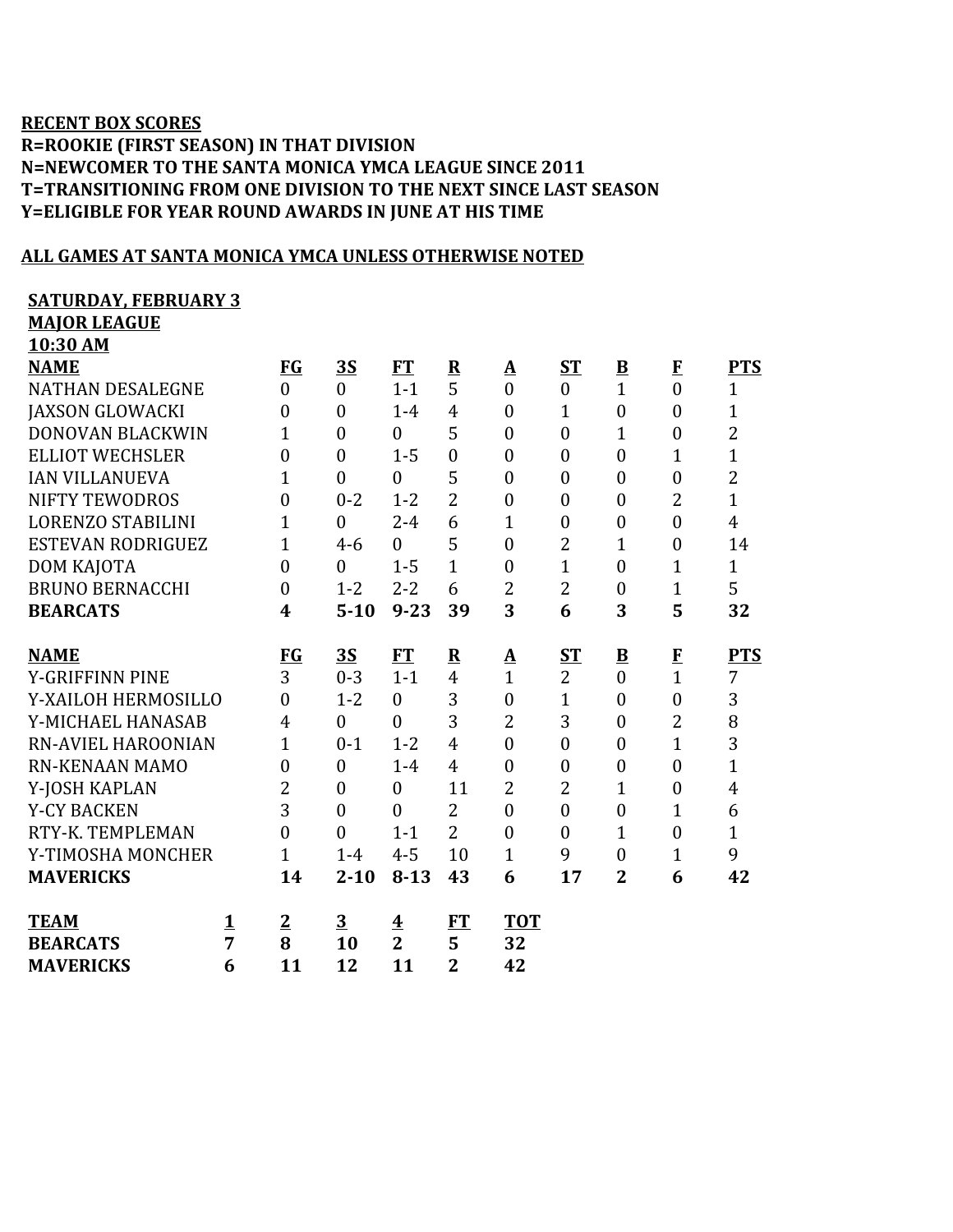|          | <b>FG</b>                                                                                                                              | 3S               | <b>FT</b>               | ${\bf R}$      | $\mathbf{\Delta}$ | $S_{\rm T}$      | $\underline{\mathbf{B}}$ | $\mathbf{F}$           | <b>PTS</b>     |
|----------|----------------------------------------------------------------------------------------------------------------------------------------|------------------|-------------------------|----------------|-------------------|------------------|--------------------------|------------------------|----------------|
|          | 3                                                                                                                                      | $\mathbf{0}$     | $0 - 4$                 | 11             | $\theta$          | $\overline{3}$   | $\overline{0}$           | $\overline{4}$         | 6              |
|          | <b>DNP</b>                                                                                                                             |                  |                         |                |                   |                  |                          |                        |                |
|          | 2                                                                                                                                      | $\boldsymbol{0}$ | $1 - 2$                 | 12             | $\boldsymbol{0}$  | $\boldsymbol{0}$ | $\boldsymbol{0}$         | $\mathbf{1}$           | 5              |
|          | $\boldsymbol{0}$                                                                                                                       | $\overline{0}$   | $1 - 1$                 | $\mathbf{1}$   | $\mathbf{1}$      | $\overline{2}$   | $\boldsymbol{0}$         | $\mathbf{1}$           | $\mathbf{1}$   |
|          | $\mathbf{1}$                                                                                                                           | $0 - 2$          | $\boldsymbol{0}$        | $\overline{4}$ | 3                 | $\mathbf{1}$     | $\boldsymbol{0}$         | $\overline{4}$         | $\overline{2}$ |
|          | $\mathbf{1}$                                                                                                                           | $\boldsymbol{0}$ | $2 - 3$                 | 3              | $\boldsymbol{0}$  | $\mathbf{1}$     | $\boldsymbol{0}$         | $\mathbf{1}$           | $\overline{4}$ |
|          | <b>DNP</b>                                                                                                                             |                  |                         |                |                   |                  |                          |                        |                |
|          | 3                                                                                                                                      | $0 - 3$          | $\boldsymbol{0}$        | $\overline{4}$ | $\mathbf{1}$      | $\mathbf{1}$     | $\boldsymbol{0}$         | $\boldsymbol{0}$       | 6              |
|          | $\mathbf{1}$                                                                                                                           | $\boldsymbol{0}$ | $\overline{0}$          | 3              | $\overline{0}$    | $\boldsymbol{0}$ | $\boldsymbol{0}$         | $\mathbf{1}$           | $\overline{2}$ |
|          | 3                                                                                                                                      | $\boldsymbol{0}$ | $0 - 1$                 | 3              | $\mathbf{1}$      | $\mathbf{1}$     | $\boldsymbol{0}$         | $\boldsymbol{0}$       | 6              |
|          | 14                                                                                                                                     | $0 - 5$          | $4 - 11$                | 41             | 6                 | 9                | $\boldsymbol{0}$         | 12                     | 32             |
|          |                                                                                                                                        |                  | FT                      |                |                   |                  |                          |                        | <b>PTS</b>     |
|          | 5                                                                                                                                      | $\overline{0}$   | $2 - 5$                 | 17             | $\theta$          | $\overline{7}$   |                          |                        | 12             |
|          | <b>DNP</b>                                                                                                                             |                  |                         |                |                   |                  |                          |                        |                |
|          | 2                                                                                                                                      | $0 - 1$          | $\boldsymbol{0}$        | 2              | $\boldsymbol{0}$  | $\mathbf{1}$     | $\mathbf{1}$             | 2                      | $\overline{4}$ |
|          | $\mathbf{1}$                                                                                                                           | $1 - 2$          | $2 - 3$                 | $\overline{2}$ | $\boldsymbol{0}$  | $\boldsymbol{0}$ | $\boldsymbol{0}$         | $\mathbf{1}$           | $\overline{7}$ |
|          | $\boldsymbol{0}$                                                                                                                       | $0 - 2$          | $1 - 2$                 | $\mathbf{1}$   | $\boldsymbol{0}$  | 2                | $\boldsymbol{0}$         | $\boldsymbol{0}$       | $1\,$          |
|          | $\boldsymbol{0}$                                                                                                                       | $1 - 1$          | $\boldsymbol{0}$        | 3              | $\boldsymbol{0}$  | $\boldsymbol{0}$ | $\boldsymbol{0}$         | $\boldsymbol{0}$       | 3              |
|          | $\overline{2}$                                                                                                                         | $0 - 2$          | $4 - 4$                 | $\overline{4}$ | $\overline{2}$    | 3                | $\boldsymbol{0}$         | $\mathbf{1}$           | $\, 8$         |
|          | $\mathbf{1}$                                                                                                                           | $\boldsymbol{0}$ | $\boldsymbol{0}$        | 3              | $\boldsymbol{0}$  | $\boldsymbol{0}$ | $\boldsymbol{0}$         | $\overline{2}$         | $\overline{2}$ |
|          | $\mathbf{1}$                                                                                                                           | $\boldsymbol{0}$ | $\boldsymbol{0}$        | $\overline{4}$ | $\overline{0}$    | $\mathbf{1}$     | $\boldsymbol{0}$         | $\overline{1}$         | $\overline{2}$ |
|          | <b>DNP</b>                                                                                                                             |                  |                         |                |                   |                  |                          |                        |                |
|          | 12                                                                                                                                     | $3 - 8$          | $9 - 14$                | 36             | $\mathbf{2}$      | 14               | $\mathbf{1}$             | 10                     | 39             |
| <u>1</u> | $\overline{2}$                                                                                                                         | $\overline{3}$   | $\overline{\mathbf{4}}$ | <u>FT</u>      | <b>TOT</b>        |                  |                          |                        |                |
| 6        | 8                                                                                                                                      | 8                | 9                       | $\mathbf{1}$   | 32                |                  |                          |                        |                |
| 5        | 11                                                                                                                                     | 12               | 10                      | $\mathbf{1}$   | 39                |                  |                          |                        |                |
|          |                                                                                                                                        |                  |                         |                |                   |                  |                          |                        |                |
|          |                                                                                                                                        |                  |                         |                |                   |                  |                          |                        |                |
|          | $FG$                                                                                                                                   | <u>3S</u>        | FT                      | $\mathbf{R}$   | $\mathbf{A}$      | <b>ST</b>        | $\mathbf{B}$             | $\bf{F}$               | <b>PTS</b>     |
|          |                                                                                                                                        |                  |                         |                |                   |                  |                          |                        |                |
|          |                                                                                                                                        |                  |                         |                |                   |                  |                          |                        |                |
|          |                                                                                                                                        |                  |                         |                |                   |                  |                          |                        |                |
|          |                                                                                                                                        |                  |                         |                |                   |                  |                          |                        |                |
|          |                                                                                                                                        |                  |                         |                |                   |                  |                          |                        |                |
|          |                                                                                                                                        |                  |                         |                |                   |                  |                          |                        |                |
|          |                                                                                                                                        |                  |                         |                |                   |                  |                          |                        |                |
|          |                                                                                                                                        |                  |                         |                |                   |                  |                          |                        |                |
|          |                                                                                                                                        |                  |                         |                |                   |                  |                          |                        |                |
|          |                                                                                                                                        |                  |                         |                |                   |                  |                          |                        |                |
|          |                                                                                                                                        |                  |                         |                |                   |                  |                          |                        | 12             |
|          | Y-GIAN LUCA TOSONOTTI<br>RTY-RODERICK JOHNSON<br>RTY-CONNOR SULLIVAN<br>Y-ORLANDO SANDOVAL<br>RN-JULIAN WEINERMAN<br>RTY-AYSU AGHAYEVA | $\underline{FG}$ | <u>35</u>               |                | ${\bf R}$         | <u>A</u>         | <u>ST</u>                | $\frac{\mathbf{B}}{0}$ | $\frac{F}{3}$  |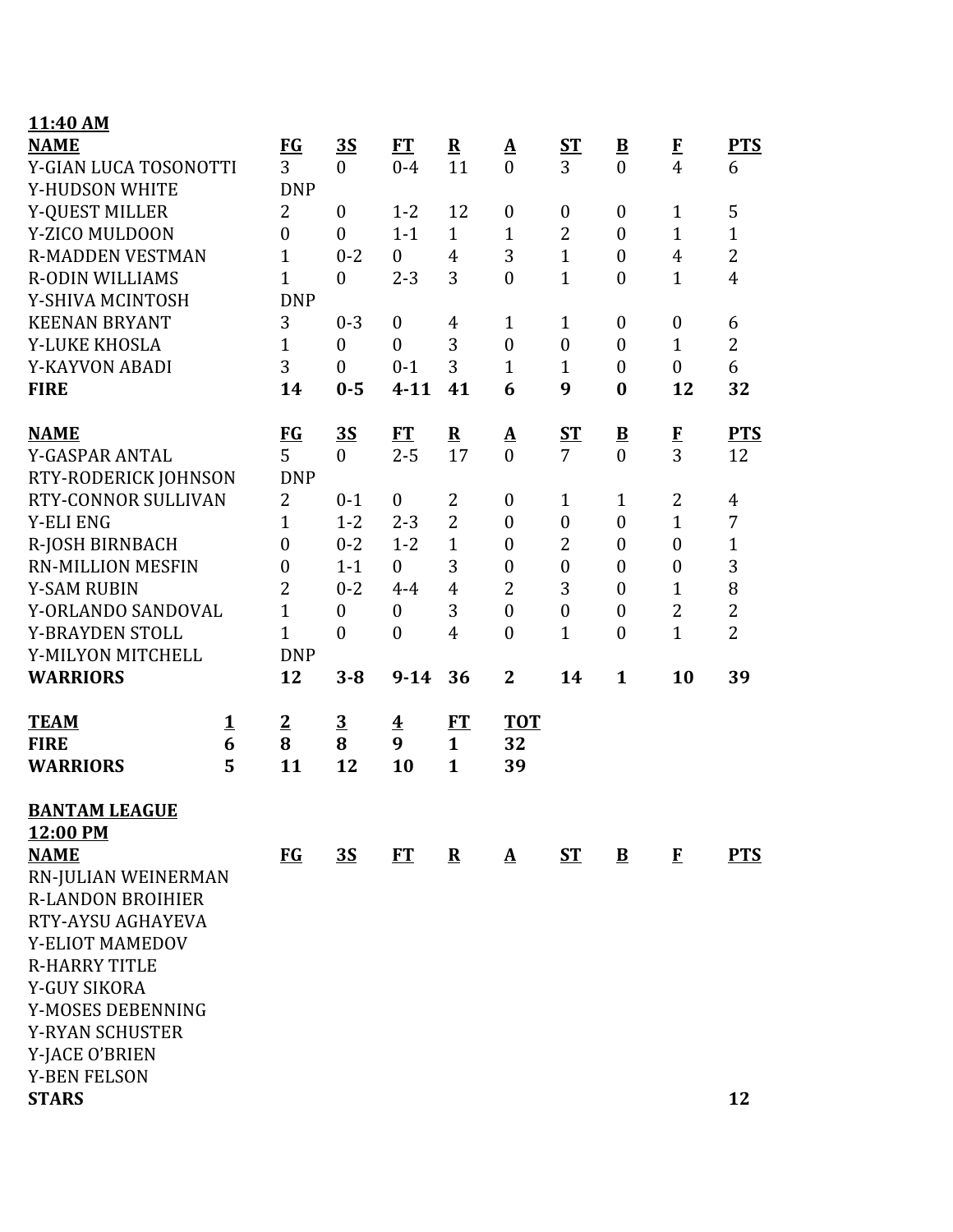| <b>TEAM</b><br><b>STARS</b> | 1H<br>12 | 2H<br>$\bf{0}$   | <b>TOT</b><br>12        |                         |                         |                  |                  |                          |                  |                |
|-----------------------------|----------|------------------|-------------------------|-------------------------|-------------------------|------------------|------------------|--------------------------|------------------|----------------|
| <b>CULVER PALMS</b>         | 4        | 6                | 10                      |                         |                         |                  |                  |                          |                  |                |
| <b>MAJOR LEAGUE</b>         |          |                  |                         |                         |                         |                  |                  |                          |                  |                |
| 12:50 PM                    |          |                  |                         |                         |                         |                  |                  |                          |                  |                |
| <b>NAME</b>                 |          | FG               | 3S                      | <b>FT</b>               | $\overline{\mathbf{R}}$ | ${\bf A}$        | <b>ST</b>        | $\overline{\mathbf{B}}$  | $\mathbf{F}$     | <b>PTS</b>     |
| Y-EVAN DAGHIGHIAN           |          | $\overline{2}$   | $2 - 5$                 | $3 - 8$                 | $\overline{2}$          | $\mathbf{1}$     | $\boldsymbol{0}$ | $\boldsymbol{0}$         | $\boldsymbol{0}$ | 13             |
| RTY-JULIAN BAO              |          | $\mathbf{1}$     | $\overline{0}$          | $\overline{0}$          | 3                       | $\boldsymbol{0}$ | $\boldsymbol{0}$ | $\boldsymbol{0}$         | $\mathbf{1}$     | $\overline{2}$ |
| <b>Y-BRUNO PICAZO</b>       |          | $\boldsymbol{0}$ | $1-4$                   | $\mathbf{0}$            | $\overline{2}$          | $\overline{2}$   | $\boldsymbol{0}$ | $\boldsymbol{0}$         | $\boldsymbol{0}$ | 3              |
| Y-ARIADNI POTAMIANOS        |          | $\overline{2}$   | $\overline{0}$          | $0 - 3$                 | 5                       | $\overline{0}$   | $\mathbf{1}$     | $\overline{0}$           | $\overline{0}$   | $\overline{4}$ |
| Y-TOMMY SORADY              |          | $\overline{2}$   | $1 - 3$                 | $1 - 2$                 | 7                       | $\mathbf{0}$     | $\boldsymbol{0}$ | $\boldsymbol{0}$         | 3                | 8              |
| RT-JACOB SUSSMAN            |          | $\boldsymbol{0}$ | $\boldsymbol{0}$        | $1 - 1$                 | $\mathbf{1}$            | $\theta$         | $\overline{2}$   | $\boldsymbol{0}$         | $\boldsymbol{0}$ | $\mathbf{1}$   |
| Y-LUKAS GREBLIKAS           |          | $\overline{0}$   | $\overline{0}$          | $1 - 1$                 | 5                       | $\boldsymbol{0}$ | $\overline{2}$   | $\boldsymbol{0}$         | $\overline{0}$   | $\mathbf{1}$   |
| RTY-NOAH KRATZ              |          | $\mathbf{0}$     | $\overline{0}$          | $1 - 2$                 | $\mathbf{1}$            | $\mathbf{1}$     | $\mathbf{0}$     | $\mathbf{0}$             | $\boldsymbol{0}$ | $\mathbf{1}$   |
| RTY-ARIEL AFRAMIAN          |          | <b>DNP</b>       |                         |                         |                         |                  |                  |                          |                  |                |
| Y-GABE AFRAMIAN             |          | <b>DNP</b>       |                         |                         |                         |                  |                  |                          |                  |                |
| <b>TARHEELS</b>             |          | 7                | $4 - 12$                | $7 - 17$                | 26                      | $\boldsymbol{4}$ | 5                | $\boldsymbol{0}$         | $\boldsymbol{4}$ | 33             |
| <b>NAME</b>                 |          | <b>FG</b>        | <u>35</u>               | FT                      | $\overline{\mathbf{R}}$ | $\Delta$         | $S_{\rm T}$      | $\underline{\mathbf{B}}$ | $\mathbf{F}$     | <b>PTS</b>     |
| Y-LUCA BAINBRIDGE           |          | $\boldsymbol{0}$ | $\boldsymbol{0}$        | $1 - 1$                 | $\boldsymbol{0}$        | $\boldsymbol{0}$ | $\mathbf{1}$     | $\boldsymbol{0}$         | $\boldsymbol{0}$ | $\mathbf{1}$   |
| Y-KYLE HABIB                |          | $\overline{2}$   | $\boldsymbol{0}$        | $\mathbf{0}$            | 3                       | $\overline{4}$   | $\boldsymbol{0}$ | $\boldsymbol{0}$         | $\mathbf{1}$     | $\overline{4}$ |
| Y-JACK FROOM                |          | $\mathbf{0}$     | $0 - 1$                 | $1-4$                   | $\overline{2}$          | $\overline{2}$   | $\boldsymbol{0}$ | $\boldsymbol{0}$         | $\overline{2}$   | $\mathbf{1}$   |
| Y-DASH WASSON               |          | 6                | $\boldsymbol{0}$        | $\overline{0}$          | 9                       | $\overline{2}$   | $\overline{4}$   | $\boldsymbol{0}$         | $\overline{2}$   | 12             |
| Y-JACK SIMON                |          | $\overline{2}$   | $\boldsymbol{0}$        | $\overline{0}$          | 6                       | $\mathbf{0}$     | $\mathbf{1}$     | $\boldsymbol{0}$         | $\boldsymbol{0}$ | $\overline{4}$ |
| Y-THEONE GREEN              |          | $\overline{1}$   | $\boldsymbol{0}$        | $\overline{0}$          | $\mathbf{1}$            | $\boldsymbol{0}$ | $\mathbf{1}$     | $\boldsymbol{0}$         | $\mathbf{1}$     | $\overline{2}$ |
| Y-MATT GOLUBITSKY           |          | 4                | $\overline{0}$          | $0 - 2$                 | 7                       | $\mathbf{1}$     | 3                | $\overline{0}$           | $\overline{1}$   | 8              |
| RN-SEBASTIAN RAMIREZ        |          | $\mathbf{1}$     | $\boldsymbol{0}$        | $0 - 2$                 | 3                       | $\boldsymbol{0}$ | 5                | $\boldsymbol{0}$         | $\overline{2}$   | $\overline{2}$ |
| RTY-JADEN FISHMAN           |          | 3                | $\overline{0}$          | $2 - 2$                 | $\overline{4}$          | $\overline{2}$   | $\overline{0}$   | $\boldsymbol{0}$         | 3                | 8              |
| <b>RTY-NATHAN PETROS</b>    |          | $\overline{2}$   | $\boldsymbol{0}$        | $\overline{0}$          | $\overline{2}$          | $\overline{0}$   | $\overline{0}$   | $\boldsymbol{0}$         | $\boldsymbol{0}$ | $\overline{4}$ |
| <b>LEOPARDS</b>             |          | 21               | $0 - 1$                 | $4 - 11$                | 37                      | 11               | 15               | $\bf{0}$                 | 12               | 46             |
| <b>TEAM</b>                 | <u>1</u> | $\overline{2}$   | $\overline{\mathbf{3}}$ | $\overline{\mathbf{4}}$ | FT                      | <b>TOT</b>       |                  |                          |                  |                |
| <b>TARHEELS</b>             | 6        | $\overline{2}$   | 7                       | 16                      | $\overline{2}$          | 33               |                  |                          |                  |                |
| <b>LEOPARDS</b>             | 16       | 6                | 12                      | 10                      | $\overline{2}$          | 46               |                  |                          |                  |                |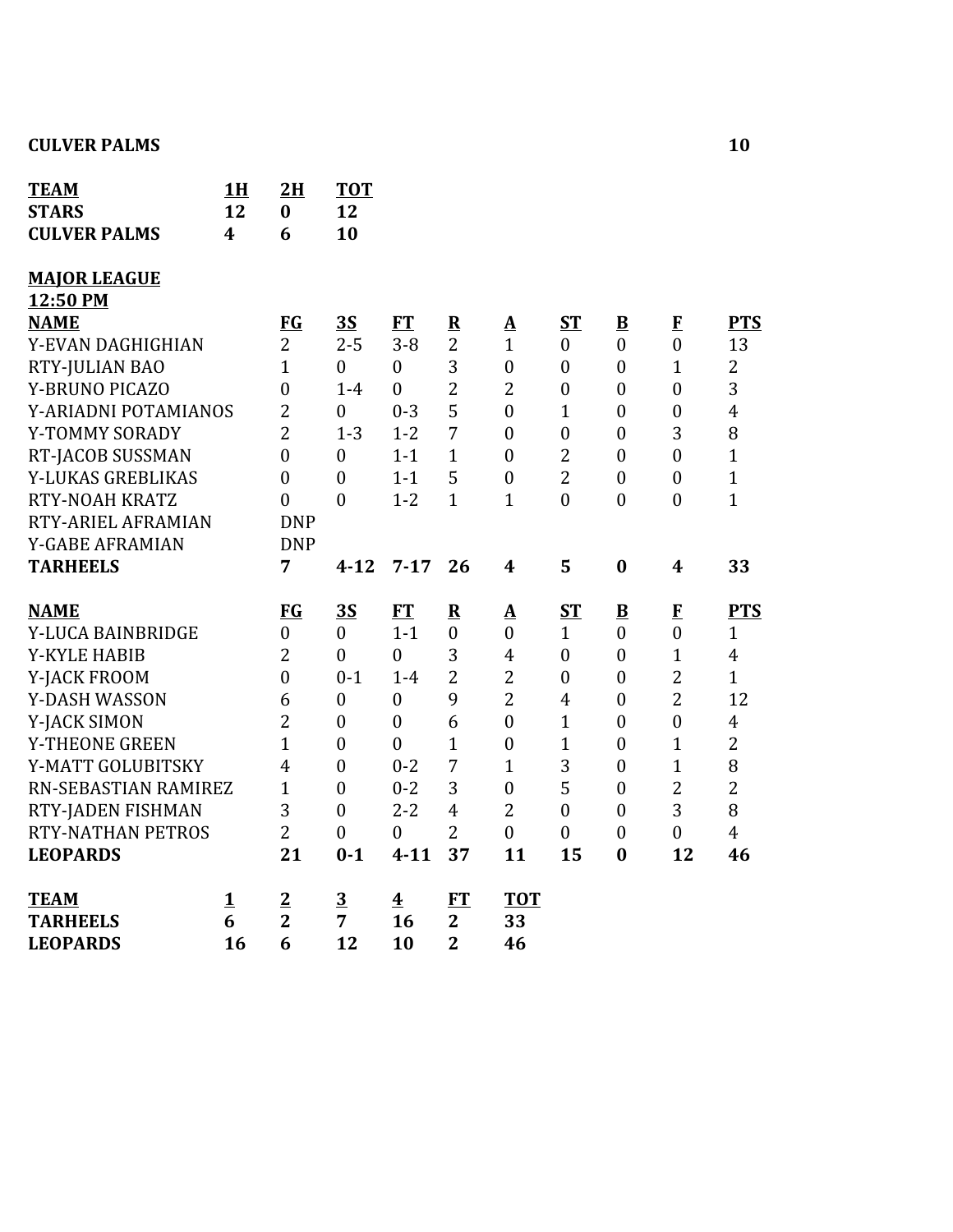| <b>ROOKIE LEAGUE</b>      |          |                  |                  |                         |                         |                          |                  |                         |                  |                |              |
|---------------------------|----------|------------------|------------------|-------------------------|-------------------------|--------------------------|------------------|-------------------------|------------------|----------------|--------------|
| 2:00 PM                   |          |                  |                  |                         |                         |                          |                  |                         |                  |                |              |
| <b>NAME</b>               |          | <b>FG</b>        | <u>35</u>        | FT                      | $\overline{\mathbf{R}}$ | $\mathbf{\underline{A}}$ | $S_{\rm T}$      | $\overline{\mathbf{B}}$ | $\bf{F}$         | <b>PTS</b>     |              |
| Y-LUCAS KIM               |          | $\overline{2}$   | $\boldsymbol{0}$ | $\boldsymbol{0}$        | 3                       | $\boldsymbol{0}$         | 6                | $\mathbf{0}$            | $\overline{2}$   | 4              |              |
| <b>RN-JAXTON MOORE</b>    |          | $\mathbf{0}$     | $\boldsymbol{0}$ | $1 - 5$                 | $\overline{2}$          | $\boldsymbol{0}$         | $\boldsymbol{0}$ | $\boldsymbol{0}$        | $\boldsymbol{0}$ | $\mathbf{1}$   |              |
| Y-TRISTAN HAYES           |          | $\overline{0}$   | $\boldsymbol{0}$ | $1-6$                   | $\overline{2}$          | $\boldsymbol{0}$         | $\mathbf{1}$     | $\mathbf{0}$            | $\boldsymbol{0}$ | $\mathbf{1}$   |              |
| <b>RN-ETHAN YU</b>        |          | 0                | $\boldsymbol{0}$ | $1-6$                   | $\mathbf{0}$            | $\boldsymbol{0}$         | $\boldsymbol{0}$ | $\boldsymbol{0}$        | $\boldsymbol{0}$ | $\mathbf{1}$   |              |
| Y-MONIKA DIAZ             |          | 1                | $\boldsymbol{0}$ | $2 - 2$                 | 8                       | $\mathbf{1}$             | $\mathbf{1}$     | $\mathbf 1$             | $\mathbf{1}$     | $\overline{4}$ |              |
| Y-FELIX IDELL             |          | <b>DNP</b>       |                  |                         |                         |                          |                  |                         |                  |                |              |
| <b>Y-BRANBDON ISRAELS</b> |          | $\overline{0}$   | $\boldsymbol{0}$ | $1 - 4$                 | $\overline{2}$          | $\boldsymbol{0}$         | $\boldsymbol{0}$ | $\mathbf{0}$            | $\boldsymbol{0}$ | $\mathbf{1}$   |              |
| Y-CHASE JENKINS           |          | $\overline{0}$   | $\boldsymbol{0}$ | $1 - 1$                 | 3                       | $\boldsymbol{0}$         | $\boldsymbol{0}$ | $\mathbf{0}$            | $\boldsymbol{0}$ | $\mathbf{1}$   |              |
| <b>Y-RYAN COHEN</b>       |          | $\boldsymbol{0}$ | $\boldsymbol{0}$ | $1 - 3$                 | $\mathbf{0}$            | $\boldsymbol{0}$         | $\boldsymbol{0}$ | $\mathbf{0}$            | $\boldsymbol{0}$ | $\mathbf{1}$   |              |
| RN-DIEGO GONZALEZ         |          | $\boldsymbol{0}$ | $\boldsymbol{0}$ | $1-6$                   | $\boldsymbol{0}$        | $\boldsymbol{0}$         | $\mathbf{1}$     | $\boldsymbol{0}$        | $\boldsymbol{0}$ | $\mathbf{1}$   |              |
| <b>HOOPSTARS</b>          |          | 3                | $\bf{0}$         | $9 - 33$                | 20                      | $\mathbf{1}$             | 9                | $\mathbf{1}$            | 3                | 15             |              |
| <b>NAME</b>               |          | <u>FG</u>        | <u>3S</u>        | FT                      | $\overline{\mathbf{R}}$ | <u>A</u>                 | <u>ST</u>        | $\overline{\mathbf{B}}$ | $\mathbf{F}$     | <b>PTS</b>     |              |
| <b>RN-MARYCK BOOHER</b>   |          | $\mathbf{0}$     | $\boldsymbol{0}$ | $1 - 3$                 | $\mathbf{1}$            | $\boldsymbol{0}$         | $\boldsymbol{0}$ | $\overline{0}$          | $\overline{1}$   | $\mathbf{1}$   |              |
| <b>Y-CAM PARISER</b>      |          | 2                | $\boldsymbol{0}$ | $\boldsymbol{0}$        | $\overline{4}$          | $\boldsymbol{0}$         | $\boldsymbol{0}$ | $\boldsymbol{0}$        | $\boldsymbol{0}$ | 4              |              |
| <b>RN-DECHEN LEMOND</b>   |          | 0                | $\boldsymbol{0}$ | $1 - 1$                 | $\mathbf{1}$            | $\boldsymbol{0}$         | $\boldsymbol{0}$ | $\boldsymbol{0}$        | $\boldsymbol{0}$ | $\mathbf{1}$   |              |
| Y-WALLY LEVITT            |          |                  | $\boldsymbol{0}$ | $\boldsymbol{0}$        | $1-6$                   | $\mathbf{1}$             | $\boldsymbol{0}$ | 3                       | $\boldsymbol{0}$ | 1              | $\mathbf{1}$ |
| Y-SAMANTHA JUAREZ         |          | $\boldsymbol{0}$ | $\boldsymbol{0}$ | $1-6$                   | $\overline{4}$          | $\mathbf{1}$             | $\overline{2}$   | $\boldsymbol{0}$        | $\boldsymbol{0}$ | $\mathbf{1}$   |              |
| <b>RN-SYLVIE LEVITT</b>   |          | $\theta$         | $\boldsymbol{0}$ | $1 - 3$                 | $\mathbf{0}$            | $\boldsymbol{0}$         | $\boldsymbol{0}$ | $\mathbf{0}$            | $\boldsymbol{0}$ | $\mathbf{1}$   |              |
| RN-IWA HASHIM             |          | 0                | $\boldsymbol{0}$ | $1 - 2$                 | $\mathbf{0}$            | $\boldsymbol{0}$         | $\mathbf{1}$     | $\mathbf{0}$            | $\boldsymbol{0}$ | $\mathbf{1}$   |              |
| RN-LORELAI JONES          |          | $\boldsymbol{0}$ | $\boldsymbol{0}$ | $1-6$                   | $\boldsymbol{0}$        | $\boldsymbol{0}$         | $\boldsymbol{0}$ | $\boldsymbol{0}$        | $\boldsymbol{0}$ | $\mathbf{1}$   |              |
| <b>RN-OWEN ROBERTS</b>    |          | $\mathbf{0}$     | $\boldsymbol{0}$ | $1-6$                   | 2                       | $\boldsymbol{0}$         | $\boldsymbol{0}$ | 1                       | $\boldsymbol{0}$ | $\mathbf{1}$   |              |
| <b>RN-GIDEON HITTNER</b>  |          | $\mathbf{1}$     | $\boldsymbol{0}$ | $\boldsymbol{0}$        | 6                       | $\boldsymbol{0}$         | $\mathbf{1}$     | $\boldsymbol{0}$        | $\boldsymbol{0}$ | $\overline{2}$ |              |
| <b>MEERKATS</b>           |          | 3                | $\bf{0}$         | $8 - 33$                | 19                      | $\mathbf{1}$             | 7                | 1                       | $\overline{2}$   | 14             |              |
| <b>TEAM</b>               | <u>1</u> | $\overline{2}$   | $\overline{3}$   | $\overline{\mathbf{4}}$ | FT                      | <b>TOT</b>               |                  |                         |                  |                |              |
| <b>HOOPSTARS</b>          | 6        | $\bf{0}$         | $\overline{2}$   | $\bf{0}$                | $\overline{7}$          | 15                       |                  |                         |                  |                |              |
| <b>MEERKATS</b>           | $\bf{0}$ | 6                | $\bf{0}$         | 1                       | 7                       | 14                       |                  |                         |                  |                |              |
| 3:10 PM                   |          |                  |                  |                         |                         |                          |                  |                         |                  |                |              |
| <b>NAME</b>               |          | <b>FG</b>        | <u>3S</u>        | FT                      | ${\bf R}$               | <u>A</u>                 | $S_{\rm T}$      | $\mathbf{B}$            | $\mathbf{F}$     | <b>PTS</b>     |              |
| <b>RN-KOA ENSTMINGER</b>  |          | $\mathbf{1}$     | $\overline{0}$   | $\overline{0}$          | $\overline{2}$          | $\mathbf{0}$             | 3                | $\boldsymbol{0}$        | $\overline{0}$   | $\overline{2}$ |              |
| <b>RN-MATTHEW GODZIK</b>  |          | $\boldsymbol{0}$ | $\boldsymbol{0}$ | $1-6$                   | $\mathbf{0}$            | $\boldsymbol{0}$         | $\boldsymbol{0}$ | $\mathbf{0}$            | $\mathbf{1}$     | 1              |              |
| <b>RN-ELLIOT MA</b>       |          | $\boldsymbol{0}$ | $\boldsymbol{0}$ | $1 - 1$                 | $\mathbf{1}$            | $\boldsymbol{0}$         | $\mathbf{1}$     | $\mathbf{0}$            | $\boldsymbol{0}$ | $\mathbf{1}$   |              |
| Y-VIHAAN NAWATHE          |          | $\theta$         | 0                | $1 - 3$                 | $\mathbf{1}$            | $\mathbf{1}$             | $\boldsymbol{0}$ | $\mathbf{0}$            | $\mathbf{1}$     | $\mathbf{1}$   |              |
| <b>RN-DYLAN SON</b>       |          | $\theta$         | $\boldsymbol{0}$ | $1 - 1$                 | $\theta$                | $\overline{0}$           | $\boldsymbol{0}$ | $\boldsymbol{0}$        | $\boldsymbol{0}$ | $\mathbf{1}$   |              |
| RN-VITALINA MONCHER       |          | $\boldsymbol{0}$ | 0                | $1-6$                   | $\mathbf{0}$            | $\boldsymbol{0}$         | $\boldsymbol{0}$ | $\mathbf{0}$            | $\boldsymbol{0}$ | $\mathbf{1}$   |              |
| Y-PENELOPE HUNT           |          | $\boldsymbol{0}$ | $\boldsymbol{0}$ | $1 - 6$                 | $\mathbf{1}$            | $\mathbf{1}$             | $\mathbf{1}$     | $\mathbf{0}$            | $\boldsymbol{0}$ | $\mathbf{1}$   |              |
| <b>RN-LEO EPSTEIN</b>     |          | $\overline{2}$   | $\boldsymbol{0}$ | $1 - 2$                 | 8                       | $\boldsymbol{0}$         | 7                | $\overline{2}$          | $\mathbf{1}$     | 5              |              |
| <b>VICTORIA MCNARY</b>    |          | <b>DNP</b>       |                  |                         |                         |                          |                  |                         |                  |                |              |
| RN-JONATHAN WATSON        |          | $\mathbf{0}$     | $\boldsymbol{0}$ | $1 - 1$                 | $\overline{2}$          | $\boldsymbol{0}$         | 2                | $\mathbf{0}$            | $\boldsymbol{0}$ | $\mathbf{1}$   |              |
| <b>HAWKS</b>              |          | 3                | $\bf{0}$         | $8 - 26$                | 15                      | $\overline{2}$           | 14               | $\overline{2}$          | 3                | 14             |              |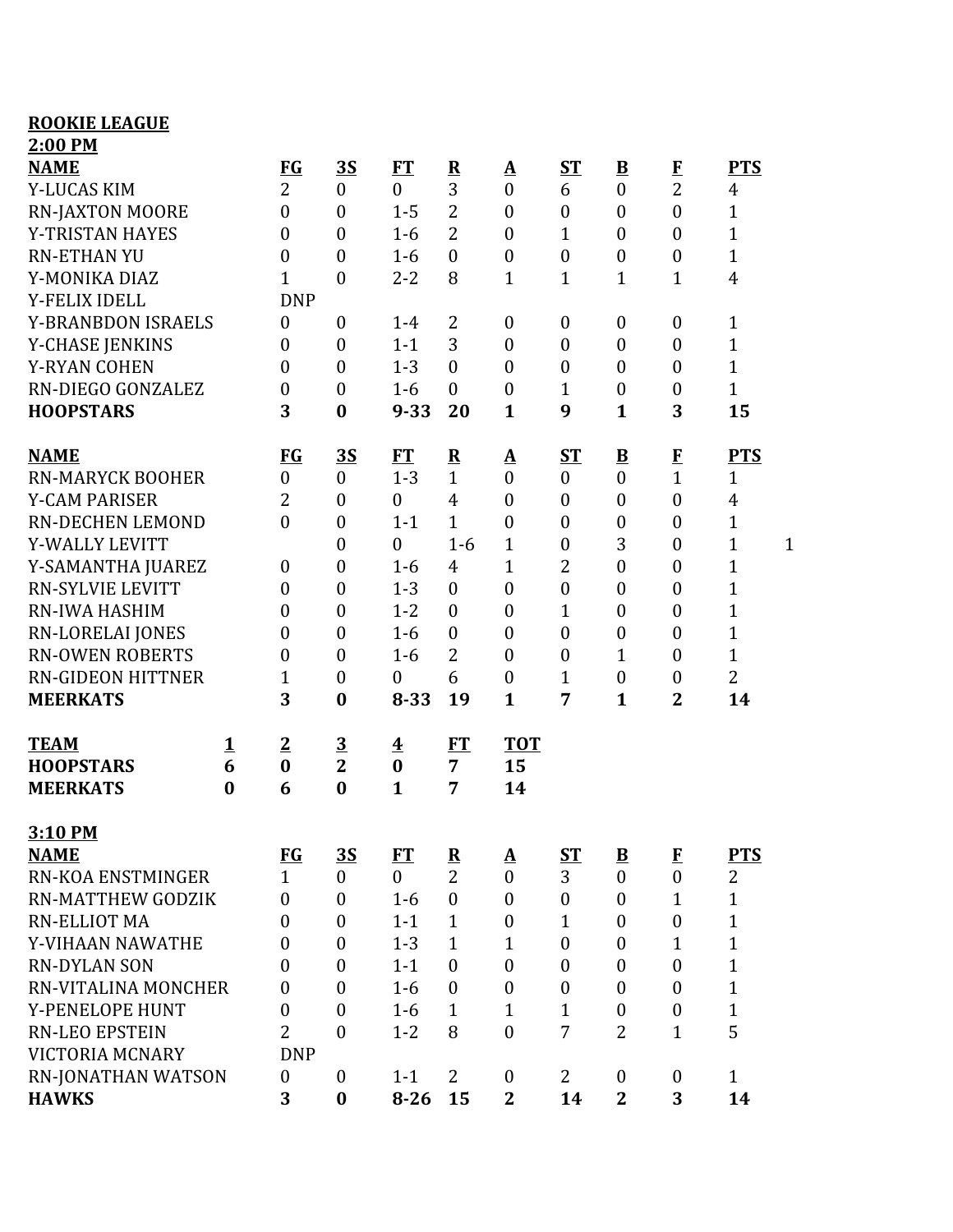| <b>NAME</b>                                                            |                | $FG$             | <u>3S</u>        | FT                      | $\overline{\mathbf{R}}$ | <u>A</u>                 | <b>ST</b>        | $\underline{\mathbf{B}}$ | $\mathbf{F}$     | <u>PTS</u>     |
|------------------------------------------------------------------------|----------------|------------------|------------------|-------------------------|-------------------------|--------------------------|------------------|--------------------------|------------------|----------------|
| <b>Y-ALEX ZELENOVIC</b>                                                |                | $\mathbf{1}$     | $\overline{0}$   | $\boldsymbol{0}$        | $\mathbf{1}$            | $\overline{0}$           | $\overline{2}$   | $\overline{0}$           | $\mathbf{0}$     | $\overline{c}$ |
| <b>RN-MILES FRANKLIN</b>                                               |                | $\mathbf{1}$     | $\overline{0}$   | $\overline{0}$          | $\overline{2}$          | $\boldsymbol{0}$         | 3                | $\boldsymbol{0}$         | $\overline{2}$   | $\overline{2}$ |
| Y-EROL BESINCIOGLU                                                     |                | $\overline{0}$   | $\overline{0}$   | $1 - 1$                 | $\overline{2}$          | $\boldsymbol{0}$         | $\mathbf{1}$     | $\boldsymbol{0}$         | $\boldsymbol{0}$ | $\overline{1}$ |
| <b>Y-BEN SAUNDERS</b>                                                  |                | $\overline{0}$   | $\overline{0}$   | $1 - 5$                 | $\overline{0}$          | $\boldsymbol{0}$         | $\boldsymbol{0}$ | $\boldsymbol{0}$         | $\boldsymbol{0}$ | $\overline{1}$ |
| <b>GENEVIEVE BARNES</b>                                                |                | $\boldsymbol{0}$ | $\overline{0}$   | $1 - 3$                 | $\mathbf{0}$            | $\boldsymbol{0}$         | $\boldsymbol{0}$ | $\boldsymbol{0}$         | $\boldsymbol{0}$ | $\overline{1}$ |
| Y-LUKE STEELMAN                                                        |                | $\boldsymbol{0}$ | $\mathbf{0}$     | $1-4$                   | 6                       | $\boldsymbol{0}$         | $\overline{2}$   | $\boldsymbol{0}$         | $\boldsymbol{0}$ | $\overline{2}$ |
| <b>RN-LUCAS ROGERS</b>                                                 |                | $\overline{1}$   | $\overline{0}$   | $\boldsymbol{0}$        | 1                       | $\overline{0}$           | 3                | $\boldsymbol{0}$         | $\mathbf{1}$     | $\overline{c}$ |
| <b>RN-FINNLEY BLAINE</b>                                               |                | $\boldsymbol{0}$ | $\boldsymbol{0}$ | $1 - 2$                 | 3                       | $\mathbf{1}$             | $\boldsymbol{0}$ | $\boldsymbol{0}$         | $\mathbf{1}$     | $\mathbf{1}$   |
| <b>TEDDY KOTLER</b>                                                    |                | <b>DNP</b>       |                  |                         |                         |                          |                  |                          |                  |                |
| Y-TIAM BARAGHOUSH                                                      |                | $\boldsymbol{0}$ | $\boldsymbol{0}$ | $1 - 2$                 | $\boldsymbol{0}$        | $\boldsymbol{0}$         | $\boldsymbol{0}$ | $\boldsymbol{0}$         | $\boldsymbol{0}$ | $\mathbf{1}$   |
| <b>DOLPHINS</b>                                                        |                | 3                | $\bf{0}$         | $6 - 17$                | 15                      | $\mathbf{1}$             | 11               | $\bf{0}$                 | 4                | 12             |
| <b>TEAM</b>                                                            | <u>1</u>       | $\overline{2}$   | $\overline{3}$   | $\overline{\textbf{4}}$ | FT                      | <b>TOT</b>               |                  |                          |                  |                |
| <b>HAWKS</b>                                                           | $\overline{2}$ | $\overline{2}$   | $\mathbf{1}$     | $\overline{2}$          | 7                       | 14                       |                  |                          |                  |                |
| <b>DOLPHINS</b>                                                        | $\overline{2}$ | $\overline{2}$   | $\bf{0}$         | $\overline{2}$          | 6                       | 12                       |                  |                          |                  |                |
| 4:20 PM                                                                |                |                  |                  |                         |                         |                          |                  |                          |                  |                |
| <b>NAME</b>                                                            |                | <b>FG</b>        | <u>35</u>        | ET                      | ${\bf R}$               | $\mathbf A$              | $S_{\rm T}$      | $\overline{\mathbf{B}}$  | $\mathbf{F}$     | <b>PTS</b>     |
| <b>JACK TRAHAN</b>                                                     |                | <b>DNP</b>       |                  |                         |                         |                          |                  |                          |                  |                |
| RN-NOLAND PIIPPO                                                       |                | $\mathbf{1}$     | $\boldsymbol{0}$ | $1 - 4$                 | 3                       | $\boldsymbol{0}$         | 4                | $\boldsymbol{0}$         | $\boldsymbol{0}$ | 3              |
| Y-BRENDAN STILL                                                        |                | $\boldsymbol{0}$ | $\overline{0}$   | $1 - 3$                 | $\overline{2}$          | $\mathbf{1}$             | $\boldsymbol{0}$ | $\boldsymbol{0}$         | $\boldsymbol{0}$ | $\mathbf{1}$   |
| Y-THEO RICHARDS                                                        |                | 3                | $\overline{0}$   | $\boldsymbol{0}$        | 6                       | $\mathbf{0}$             | $\mathbf{0}$     | $\mathbf{1}$             | $\theta$         | 6              |
| <b>RN-ETHAN CHANG</b>                                                  |                | $\boldsymbol{0}$ | $\overline{0}$   | $1 - 2$                 | $\boldsymbol{0}$        | $\overline{0}$           | $\boldsymbol{0}$ | $\boldsymbol{0}$         | $\boldsymbol{0}$ | $\overline{1}$ |
| Y-JACOPO STABILINI                                                     |                | $\overline{0}$   | $\boldsymbol{0}$ | $1 - 2$                 | $\overline{4}$          | $\boldsymbol{0}$         | $\mathbf{1}$     | $\boldsymbol{0}$         | $\mathbf{1}$     | $\mathbf{1}$   |
| RN-MIRABELLA GRIX                                                      |                | <b>DNP</b>       |                  |                         |                         |                          |                  |                          |                  |                |
| Y-DOMINIC DREW                                                         |                | $\boldsymbol{0}$ | $\boldsymbol{0}$ | $1 - 1$                 | $\boldsymbol{0}$        | $\boldsymbol{0}$         | $\boldsymbol{0}$ | $\boldsymbol{0}$         | $\boldsymbol{0}$ | $1*$           |
| Y-NOAH HAGOOLI-BOLANOS                                                 |                | $\boldsymbol{0}$ | $\overline{0}$   | $1-6$                   | $\overline{2}$          | $\mathbf{0}$             | 4                | $\boldsymbol{0}$         | $\mathbf 1$      | $\mathbf{1}$   |
| Y-GAVIN O'BRIEN                                                        |                | $\boldsymbol{0}$ | $\overline{0}$   | $1 - 3$                 | $\mathbf{1}$            | $\overline{0}$           | $\overline{2}$   | $\overline{0}$           | $\boldsymbol{0}$ | $\mathbf{1}$   |
| Y-BELLA KARIGER                                                        |                | $\overline{1}$   | $\boldsymbol{0}$ | $1 - 2$                 | 3                       | $\boldsymbol{0}$         | $\overline{2}$   | $\boldsymbol{0}$         | $\boldsymbol{0}$ | 3              |
| <b>TROJANS</b>                                                         |                | 5                | $\bf{0}$         | $8 - 23$                | 21                      | $\mathbf{1}$             | 13               | $\mathbf{1}$             | 1                | 18             |
| *= DID NOT PLAY IN GAME DUE TO INJURY. SHOT FREE THROWS POST-GAME ONLY |                |                  |                  |                         |                         |                          |                  |                          |                  |                |
| <b>NAME</b>                                                            |                | $FG$             | <u>3S</u>        | FT                      | $\frac{\mathbf{R}}{5}$  | $\mathbf{\underline{A}}$ | <u>ST</u>        | $\overline{B}$           | $\bf{F}$         | <b>PTS</b>     |
| Y-THEO HABERLI                                                         |                | $\overline{4}$   | $1 - 1$          | $\Omega$                |                         | $\mathbf{1}$             | $\mathbf{1}$     | $\mathbf{1}$             | $\overline{4}$   | 11             |
| <b>Y-ALEX BRARA</b>                                                    |                | <b>DNP</b>       |                  |                         |                         |                          |                  |                          |                  |                |
| Y-DASHIELL RUPP                                                        |                | <b>DNP</b>       |                  |                         |                         |                          |                  |                          |                  |                |
| Y-JARVIS WAKEFIELD                                                     |                | $\boldsymbol{0}$ | $\boldsymbol{0}$ | $1 - 2$                 | 3                       | $\boldsymbol{0}$         | 3                | $\mathbf{1}$             | $\mathbf{1}$     | $\mathbf{1}$   |
| Y-VAUGHN ELLIOT                                                        |                | $\boldsymbol{0}$ | $\boldsymbol{0}$ | $1 - 2$                 | 6                       | $\boldsymbol{0}$         | $\overline{4}$   | $\mathbf{1}$             | 3                | $\mathbf{1}$   |
| <b>Y-ELSA PETERSON</b>                                                 |                | $\boldsymbol{0}$ | $\mathbf{0}$     | $1 - 1$                 | $\mathbf{1}$            | $\mathbf{0}$             | $\boldsymbol{0}$ | $\boldsymbol{0}$         | $\boldsymbol{0}$ | $\overline{1}$ |
| <b>RAMI THIERRY</b>                                                    |                | $\boldsymbol{0}$ | $\boldsymbol{0}$ | $1 - 3$                 | $\overline{2}$          | $\boldsymbol{0}$         | $\boldsymbol{0}$ | $\boldsymbol{0}$         | $\boldsymbol{0}$ | $\mathbf{1}$   |
| <b>HARLAN MANSFIELD</b>                                                |                | $\overline{2}$   | $\mathbf{0}$     | $\mathbf{0}$            | 3                       | $\mathbf{0}$             | $\boldsymbol{0}$ | 0                        | $\overline{2}$   | $\overline{4}$ |
| Y-SCARLETT HARRIS                                                      |                | $\boldsymbol{0}$ | $\mathbf{0}$     | $1 - 1$                 | $\overline{2}$          | $\mathbf{0}$             | $\boldsymbol{0}$ | 0                        | $\boldsymbol{0}$ | $\mathbf{1}$   |
| <b>RN-NOAH LEVY</b>                                                    |                | $\boldsymbol{0}$ | $\mathbf{0}$     | $1 - 2$                 | $\mathbf{1}$            | $\boldsymbol{0}$         | $\mathbf{1}$     | $\boldsymbol{0}$         | $\boldsymbol{0}$ | $\mathbf{1}$   |
| <b>SPLASH</b>                                                          |                | 6                | $1 - 1$          | $6 - 11$                | 23                      | $\mathbf{1}$             | 9                | 3                        | 10               | 21             |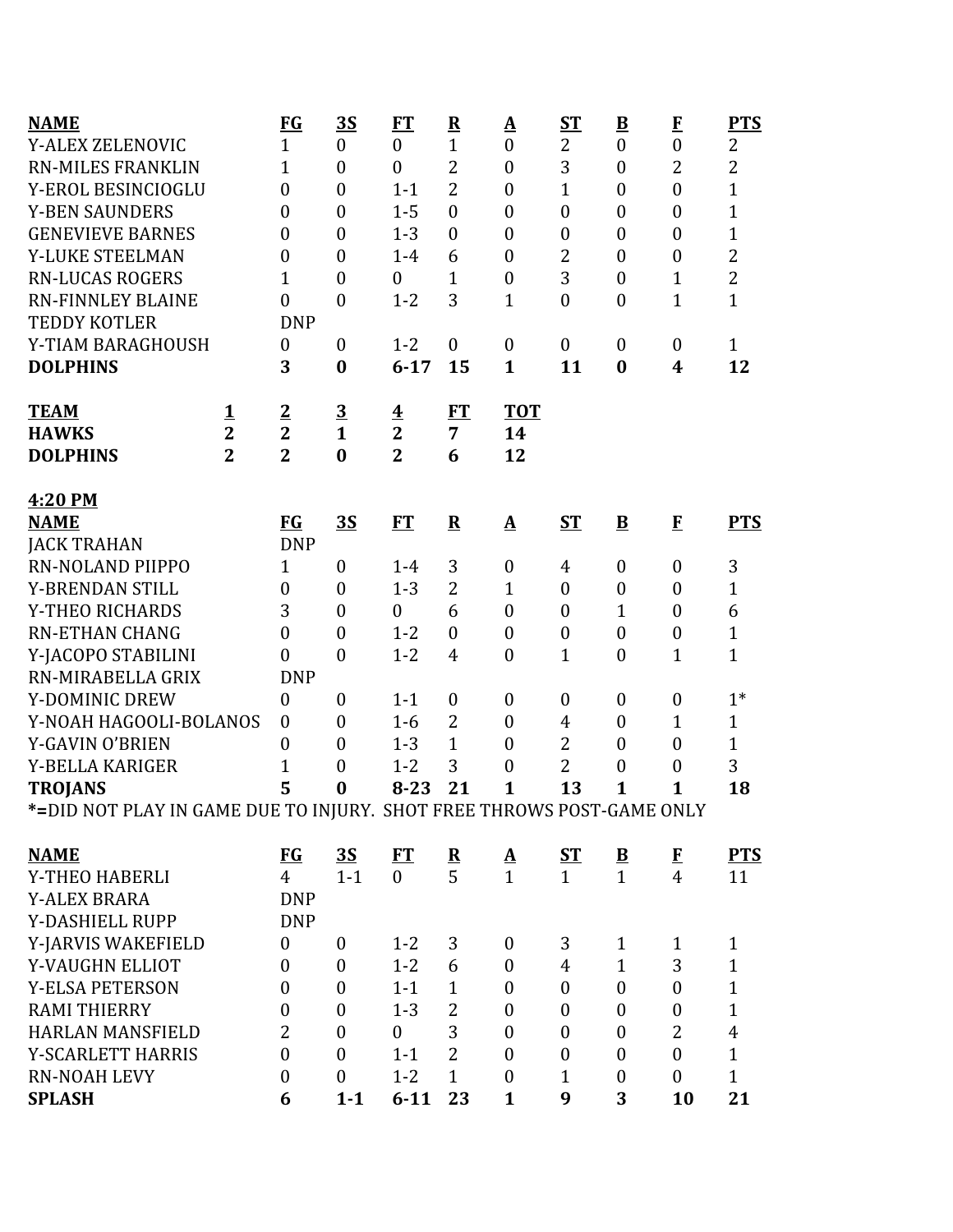| <b>TEAM</b>           | 1              | $\overline{2}$   | $\overline{3}$          | $\overline{\mathbf{4}}$ | <b>FT</b>      | <b>TOT</b>               |                  |                          |                  |                              |
|-----------------------|----------------|------------------|-------------------------|-------------------------|----------------|--------------------------|------------------|--------------------------|------------------|------------------------------|
| <b>TROJANS</b>        | $\overline{2}$ | 3                | $\overline{2}$          | 6                       | 5              | 18                       |                  |                          |                  |                              |
| <b>SPLASH</b>         | 9              | $\overline{2}$   | $\overline{\mathbf{4}}$ | $\bf{0}$                | 6              | 21                       |                  |                          |                  |                              |
| <b>MINOR LEAGUE</b>   |                |                  |                         |                         |                |                          |                  |                          |                  |                              |
| 5:30 PM               |                |                  |                         |                         |                |                          |                  |                          |                  |                              |
| <b>NAME</b>           |                | <b>FG</b>        | 3S                      | FT                      | $\mathbf R$    | $\Delta$                 | $S_{\rm T}$      | $\mathbf{B}$             | $\mathbf{F}$     | <b>PTS</b>                   |
| Y-KENNETH KUN         |                |                  | $\overline{0}$          | $\overline{0}$          | $1 - 3$        | 6                        | $\boldsymbol{0}$ | $\mathbf{1}$             | $\mathbf{0}$     | $\mathbf{1}$<br>$\mathbf{1}$ |
| <b>EMMETT MILES</b>   |                | $\boldsymbol{0}$ | $\boldsymbol{0}$        | $1 - 1$                 | 3              | $\mathbf{0}$             | $\mathbf{1}$     | $\boldsymbol{0}$         | $\mathbf{1}$     | $\mathbf{1}$                 |
| Y-CLARK ELLIOT        |                | $\overline{2}$   | $1 - 4$                 | $4 - 8$                 | 5              | $\mathbf{0}$             | $\mathbf{1}$     | $\mathbf{1}$             | $\overline{0}$   | 11                           |
| Y-ARJUN MCINTOSH      |                | <b>DNP</b>       |                         |                         |                |                          |                  |                          |                  |                              |
| <b>Y-ALEX WRAY</b>    |                | <b>DNP</b>       |                         |                         |                |                          |                  |                          |                  |                              |
| Y-JOE FARZAM          |                | $\boldsymbol{0}$ | $\boldsymbol{0}$        | $2 - 2$                 | $\mathbf{1}$   | $\boldsymbol{0}$         | $\boldsymbol{0}$ | $\boldsymbol{0}$         | $\boldsymbol{0}$ | $\overline{2}$               |
| <b>Y-BEN FARZAM</b>   |                | $\overline{0}$   | $\mathbf{0}$            | $1 - 3$                 | 8              | $\mathbf{0}$             | $\overline{0}$   | $\overline{0}$           | $\mathbf{1}$     | $\mathbf{1}$                 |
| Y-MILES AGUILAR       |                | 3                | $\boldsymbol{0}$        | $\boldsymbol{0}$        | 7              | $\boldsymbol{0}$         | $\overline{4}$   | $\boldsymbol{0}$         | $\overline{2}$   | 6                            |
| Y-SHERWIN SHAHRABI    |                | $\mathbf{1}$     | $\boldsymbol{0}$        | $\boldsymbol{0}$        | 13             | $\boldsymbol{0}$         | $\mathbf{1}$     | $\mathbf{0}$             | $\boldsymbol{0}$ | 6                            |
| Y-JOEY LITTLE         |                | <b>DNP</b>       |                         |                         |                |                          |                  |                          |                  |                              |
| <b>REDHAWKS</b>       |                | 6                | $1-4$                   | $9 - 17$                | 43             | $\boldsymbol{0}$         | 8                | $\mathbf{1}$             | 5                | 24                           |
|                       |                |                  |                         |                         |                |                          |                  |                          |                  |                              |
| <b>NAME</b>           |                | <b>FG</b>        | 3S                      | <b>FT</b>               | ${\bf R}$      | $\mathbf{\underline{A}}$ | $S_{\rm T}$      | $\underline{\mathbf{B}}$ | $\bf{F}$         | <b>PTS</b>                   |
| Y-MATTHEW HANASAB     |                | $\mathbf{0}$     | $0 - 1$                 | $1-6$                   | $\mathbf{1}$   | $\mathbf{0}$             | $\boldsymbol{0}$ | $\overline{2}$           | $\mathbf{1}$     | $\mathbf{1}$                 |
| RN-JAHRID LONGSWORTH  |                | $\mathbf{0}$     | $\boldsymbol{0}$        | $1-6$                   | 16             | $\mathbf{1}$             | $\overline{4}$   | $\mathbf{0}$             | $\mathbf{1}$     | $\mathbf{1}$                 |
| RTY-LEO SIKORA        |                | $\overline{2}$   | $\boldsymbol{0}$        | $1 - 2$                 | $\overline{4}$ | $\mathbf{0}$             | $\overline{2}$   | $\boldsymbol{0}$         | $\overline{2}$   | 5                            |
| RT-ISAAC SAMY         |                | <b>DNP</b>       |                         |                         |                |                          |                  |                          |                  |                              |
| <b>Y-ALEX BRICK</b>   |                | $\mathbf{0}$     | $\mathbf{0}$            | $1 - 5$                 | 3              | $\boldsymbol{0}$         | $\overline{2}$   | $\mathbf{1}$             | $\boldsymbol{0}$ | $\mathbf{1}$                 |
| RTY-ZAYD AL-SHAWE     |                | <b>DNP</b>       |                         |                         |                |                          |                  |                          |                  |                              |
| <b>Y-DALTON WHITE</b> |                | $\mathbf{1}$     | $3-9$                   | $\boldsymbol{0}$        | $\mathbf{1}$   | $\boldsymbol{0}$         | $\boldsymbol{0}$ | $\overline{2}$           | $\mathbf{1}$     | 11                           |
| <b>Y-ADI PETROS</b>   |                | $\mathbf{1}$     | $0 - 2$                 | $1 - 2$                 | 5              | $\boldsymbol{0}$         | 3                | $\boldsymbol{0}$         | $\boldsymbol{0}$ | 3                            |
| Y-EVAN CHANG          |                | $\overline{0}$   | $\mathbf{0}$            | $1 - 2$                 | $\mathbf{1}$   | $\mathbf{0}$             | $\boldsymbol{0}$ | $\boldsymbol{0}$         | $\mathbf{1}$     | $\mathbf{1}$                 |
| RTY-TOGHRUL AGHAYEV   |                | $\boldsymbol{0}$ | $\boldsymbol{0}$        | $1-6$                   | $\mathbf{1}$   | $\boldsymbol{0}$         | $\boldsymbol{0}$ | $\boldsymbol{0}$         | $\overline{2}$   | $\mathbf{1}$                 |
| <b>THUNDER</b>        |                | $\boldsymbol{4}$ | $3 - 12$                | $7 - 29$                | 32             | $\mathbf{1}$             | 11               | 5                        | 8                | 24                           |
| <b>TEAM</b>           | $\mathbf 1$    | $\overline{2}$   | $\overline{3}$          | $\overline{\mathbf{4}}$ | ET             | <b>TOT</b>               |                  |                          |                  |                              |
| <b>REDHAWKS</b>       | 3              | $\boldsymbol{4}$ | 6                       | 8                       | 3              | 24                       |                  |                          |                  |                              |
| <b>THUNDER</b>        | 6              | 8                | $\overline{2}$          | 3                       | 5              | 24                       |                  |                          |                  |                              |

**NOTE:** REDHAWKS WON REGULATION GAME 21-19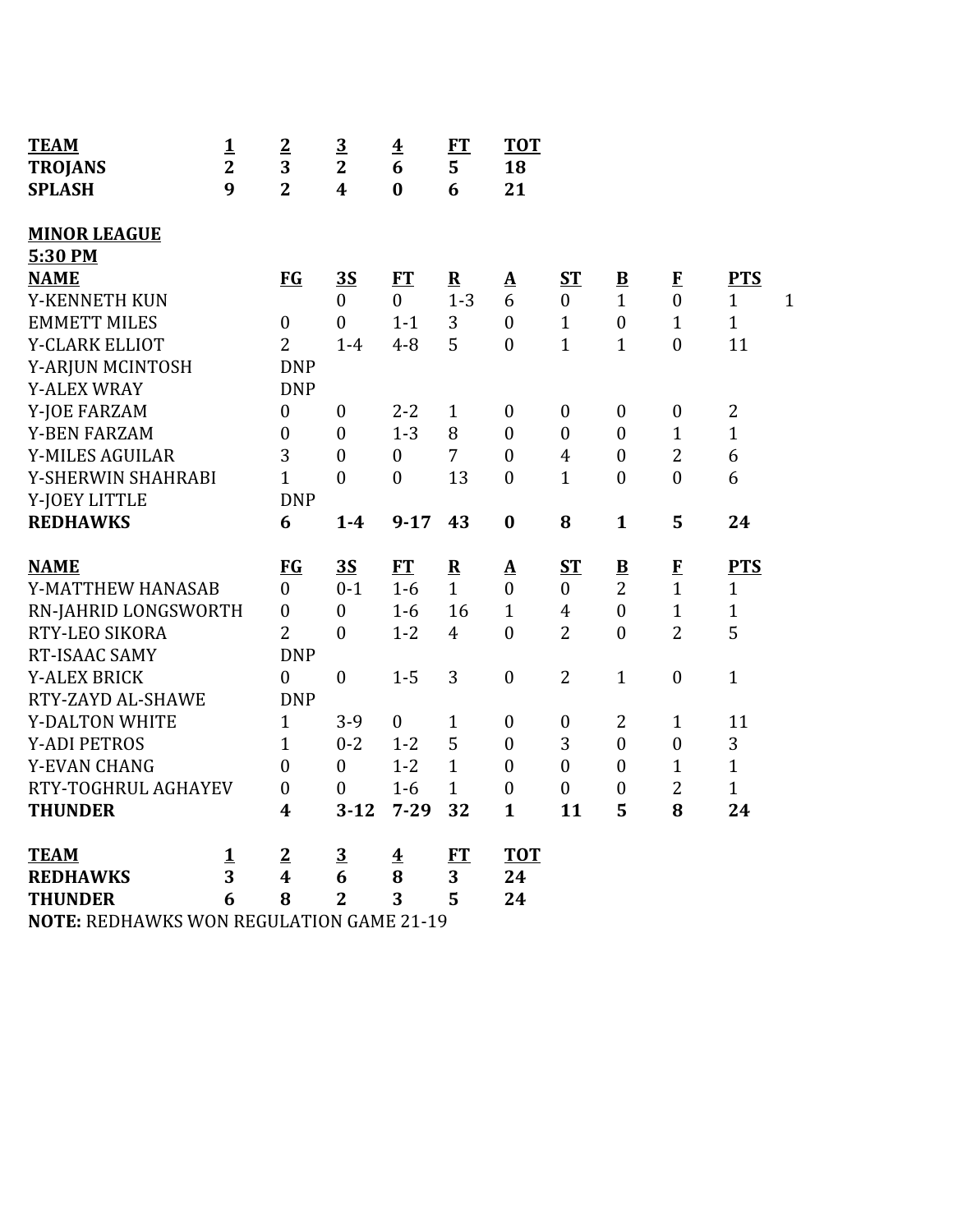## **6:40 PM MINOR LEAGUE**

| <b>NAME</b>                       |   | <b>FG</b>        | <u>3S</u>               | <b>FT</b>               | ${\bf R}$               | ${\bf A}$             | $S_{\rm T}$      | $\overline{\mathbf{B}}$ | $\bf{F}$         | <b>PTS</b>                     |
|-----------------------------------|---|------------------|-------------------------|-------------------------|-------------------------|-----------------------|------------------|-------------------------|------------------|--------------------------------|
| <b>RTY-RYAN CHAMBERS</b>          |   | $\boldsymbol{0}$ | $0 - 2$                 | $1 - 1$                 | $\boldsymbol{0}$        | $\boldsymbol{0}$      | $\boldsymbol{0}$ | $\boldsymbol{0}$        | $\mathbf{1}$     | $\mathbf{1}$                   |
| RTY-ERIC PAPAZIAN                 |   | $\overline{2}$   | 0                       | $\boldsymbol{0}$        | 10                      | $\mathbf{1}$          | 3                | $\boldsymbol{0}$        | $\mathbf{1}$     | 4                              |
| Y-ABEL ANTAL                      |   | $\overline{2}$   | $\boldsymbol{0}$        | $1 - 2$                 | 10                      | $\mathbf{1}$          | $\mathbf{1}$     | $\overline{2}$          | $\overline{2}$   | 5                              |
| Y-JACK LOFARO                     |   | $\overline{2}$   | $\boldsymbol{0}$        | $\boldsymbol{0}$        | $\mathbf{1}$            | $\boldsymbol{0}$      | $\boldsymbol{0}$ | $\overline{0}$          | $\boldsymbol{0}$ | $\overline{4}$                 |
| RTY-AAYAN LAKHANI                 |   | 3                | $0 - 1$                 | $\boldsymbol{0}$        | $\mathbf{1}$            | 1                     | 3                | $\boldsymbol{0}$        | 3                | 6                              |
| <b>RTY-DARIEN JONES</b>           |   | 1                | $0 - 2$                 | $\boldsymbol{0}$        | $\overline{2}$          | $\boldsymbol{0}$      | $\boldsymbol{0}$ | $\boldsymbol{0}$        | $\boldsymbol{0}$ | $\overline{2}$                 |
| Y-AMIEL DOUSTAN                   |   | $\boldsymbol{0}$ | $\boldsymbol{0}$        | $1 - 3$                 | 5                       | $\boldsymbol{0}$      | $\boldsymbol{0}$ | $\boldsymbol{0}$        | $\boldsymbol{0}$ | $\mathbf{1}$                   |
| RTY-GORDEN MCLEAN                 |   | 3                | $\boldsymbol{0}$        | $\boldsymbol{0}$        | 10                      | $\boldsymbol{0}$      | $\overline{2}$   | $\overline{2}$          | $\mathbf{1}$     | 6                              |
| <b>HORNETS</b>                    |   | 13               | $0 - 5$                 | $3 - 6$                 | 39                      | 3                     | 9                | 4                       | 8                | 29                             |
| <b>NAME</b>                       |   | $FG$             | <u>3S</u>               | <b>FT</b>               | ${\bf R}$               | ${\underline{\bf A}}$ | <b>ST</b>        | $\mathbf{B}$            | $\mathbf{F}$     | <b>PTS</b>                     |
| Y-YOWHANNES DAGNEW                |   | <b>DNP</b>       |                         |                         |                         |                       |                  |                         |                  |                                |
| Y-JONATHAN LIN                    |   |                  | <b>DNP</b>              |                         |                         |                       |                  |                         |                  |                                |
| <b>RN-JAIDEN GOHILL</b>           |   | <b>DNP</b>       |                         |                         |                         |                       |                  |                         |                  |                                |
| <b>KEEAN STOLL</b>                |   | 2                | $0 - 2$                 | $3 - 6$                 | 15                      | 2                     | 8                | 2                       | 4                | 7                              |
| Y-AMIR JAHROMI                    |   |                  | $\mathbf{1}$            | $\boldsymbol{0}$        | $\boldsymbol{0}$        | 14                    | $\boldsymbol{0}$ | $\overline{2}$          | $\boldsymbol{0}$ | $\overline{2}$<br>$\mathbf{1}$ |
| <b>DEAN PHELAN</b>                |   | 4                | $\boldsymbol{0}$        | $1 - 3$                 | 8                       | $\mathbf{1}$          | 3                | $\boldsymbol{0}$        | $\mathbf{1}$     | 9                              |
| <b>RN-JACOB ESCONTRIAS</b>        |   | $\boldsymbol{0}$ | $\boldsymbol{0}$        | $1-4$                   | 6                       | $\boldsymbol{0}$      | $\mathbf{1}$     | $\mathbf{0}$            | $\mathbf{1}$     | $\mathbf{1}$                   |
| RTY-MATT SCHOLZE                  |   | $\boldsymbol{0}$ | $\boldsymbol{0}$        | $1 - 2$                 | 7                       | $\boldsymbol{0}$      | $\overline{2}$   | $\boldsymbol{0}$        | $\boldsymbol{0}$ | $\mathbf{1}$                   |
| Y-ALEJANDRO POZA                  |   | 3                | $0 - 1$                 | $\boldsymbol{0}$        | 3                       | $\boldsymbol{0}$      | 3                | $\mathbf{1}$            | $\boldsymbol{0}$ | 6                              |
| Y-VINCENT CHOW                    |   | <b>DNP</b>       |                         |                         |                         |                       |                  |                         |                  |                                |
| <b>RHINOS</b>                     |   | 10               | $0 - 3$                 | $6 - 15$                | 53                      | 3                     | 19               | $\bf{0}$                | 7                | 26                             |
| <b>TEAM</b>                       | 1 | $\overline{2}$   | $\overline{\mathbf{3}}$ | $\overline{\mathbf{4}}$ | FT                      | <b>TOT</b>            |                  |                         |                  |                                |
| <b>HORNETS</b>                    | 8 | 8                | 3                       | 8                       | $\mathbf{2}$            | 29                    |                  |                         |                  |                                |
| <b>RHINOS</b>                     | 4 | 6                | 6                       | 8                       | $\overline{2}$          | 26                    |                  |                         |                  |                                |
| <b>SUNDAY FEB 4</b>               |   |                  |                         |                         |                         |                       |                  |                         |                  |                                |
| ROOKIE LEAGUE-POSTPONED FROM 1/28 |   |                  |                         |                         |                         |                       |                  |                         |                  |                                |
| 10:30 AM                          |   |                  |                         |                         |                         |                       |                  |                         |                  |                                |
| <b>NAME</b>                       |   | $FG$             | <u>35</u>               | <b>FT</b>               | $\overline{\mathbf{R}}$ | <u>A</u>              | $S_{\rm T}$      | $\overline{\mathbf{B}}$ | ${\bf F}$        | <b>PTS</b>                     |
| Y-MICHAEL MIKHAIL                 |   | $\mathbf{1}$     | $\boldsymbol{0}$        | $0 - 4$                 | 3                       | $\mathbf{1}$          | $\overline{2}$   | $\boldsymbol{0}$        | $\boldsymbol{0}$ | $\overline{2}$                 |
| <b>GEORGIA ROLPH</b>              |   | 1                | $\boldsymbol{0}$        | $\theta$                | 3                       | $\boldsymbol{0}$      | $\overline{4}$   | $\mathbf{0}$            | 1                | $\overline{2}$                 |
| <b>SADIE STIEHM</b>               |   | $\theta$         | $\boldsymbol{0}$        | $1 - 2$                 | 2                       | $\mathbf{1}$          | $\mathbf 1$      | $\mathbf{0}$            | $\mathbf{0}$     | $\mathbf{1}$                   |
| <b>Y-LIAM PARR</b>                |   | 0                | $\boldsymbol{0}$        | $1 - 4$                 | 5                       | $\boldsymbol{0}$      | $\overline{2}$   | $\mathbf{0}$            | $\boldsymbol{0}$ | $\mathbf{1}$                   |
| <b>RN-AVERIE GRIMM</b>            |   | $\boldsymbol{0}$ | $\boldsymbol{0}$        | $1 - 1$                 | $\mathbf{1}$            | $\mathbf{0}$          | $\mathbf{1}$     | $\boldsymbol{0}$        | $\theta$         | $\mathbf{1}$                   |
| <b>Y-HENRY BROWN</b>              |   | 1                | $\boldsymbol{0}$        | $1 - 2$                 | $\overline{4}$          | $\boldsymbol{0}$      | 3                | 1                       | $\boldsymbol{0}$ | 3                              |
| <b>RN-SHAI PAINTER</b>            |   | $\overline{0}$   | $\boldsymbol{0}$        | $1 - 2$                 | $\mathbf{1}$            | $\boldsymbol{0}$      | $\mathbf{1}$     | $\mathbf{0}$            | $\mathbf 1$      | $\mathbf{1}$                   |
| <b>RN-AIDEN HARVEY</b>            |   | $\theta$         | $\boldsymbol{0}$        | $1 - 1$                 | $\boldsymbol{0}$        | $\overline{0}$        | $\boldsymbol{0}$ | $\boldsymbol{0}$        | $\mathbf{0}$     | $\mathbf{1}$                   |
| <b>RN-AUSTIN O'BRIEN</b>          |   | 0                | $\boldsymbol{0}$        | $1 - 6$                 | $\mathbf{1}$            | $\overline{0}$        | $\boldsymbol{0}$ | $\boldsymbol{0}$        | $\boldsymbol{0}$ | $\mathbf{1}$                   |
| <b>Y-ETHAN PAGES</b>              |   | $\boldsymbol{0}$ | $\boldsymbol{0}$        | $1 - 6$                 | 3                       | $\boldsymbol{0}$      | $\mathbf{1}$     | $\boldsymbol{0}$        | $\boldsymbol{0}$ | $\mathbf{1}$                   |
| <b>BULLS</b>                      |   | 3                | $\bf{0}$                | $8 - 28$                | 23                      | $\overline{2}$        | 15               | $\mathbf{1}$            | $\overline{2}$   | 14                             |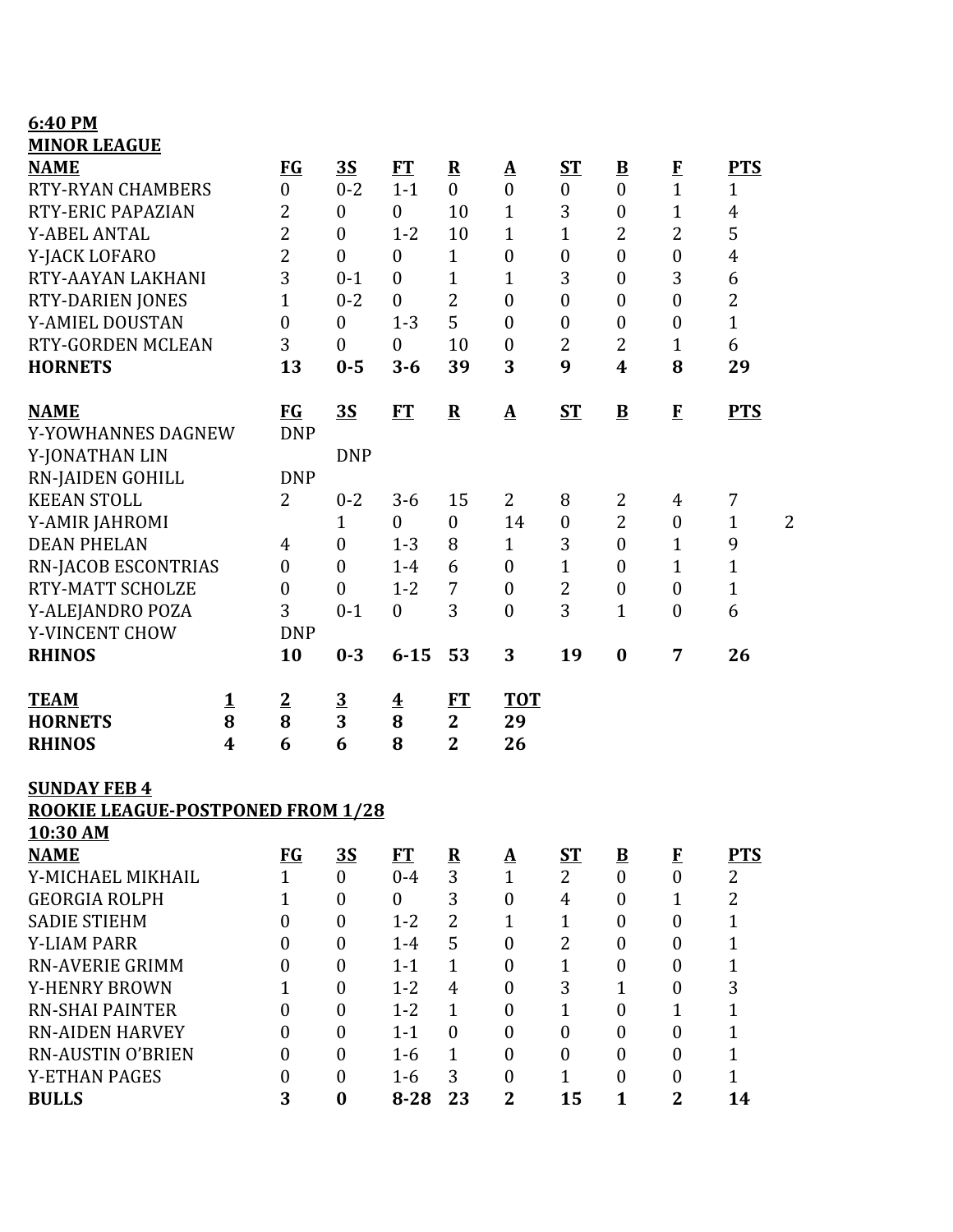| <b>NAME</b>                             |          | $FG$             | <u>35</u>        | <b>FT</b>               | $\mathbf R$             | <u>A</u>         | <b>ST</b>        | $\underline{\mathbf{B}}$ | $\mathbf{F}$     | <b>PTS</b>     |
|-----------------------------------------|----------|------------------|------------------|-------------------------|-------------------------|------------------|------------------|--------------------------|------------------|----------------|
| <b>RN-SPENCER NELSON</b>                |          | $\boldsymbol{0}$ | $\boldsymbol{0}$ | $1-6$                   | $\boldsymbol{0}$        | $\boldsymbol{0}$ | $\boldsymbol{0}$ | $\boldsymbol{0}$         | $\boldsymbol{0}$ | $\mathbf{1}$   |
| Y-NOAH BEROUKHIM                        |          | $\boldsymbol{0}$ | $\overline{0}$   | $1 - 3$                 | 3                       | $\boldsymbol{0}$ | $\boldsymbol{0}$ | $\boldsymbol{0}$         | $\boldsymbol{0}$ | $\mathbf{1}$   |
| RN-LOGAN CAPPICCILLE                    |          | $\boldsymbol{0}$ | $\boldsymbol{0}$ | $1 - 1$                 | 3                       | 1                | $\boldsymbol{0}$ | $\boldsymbol{0}$         | 1                | $\overline{1}$ |
| Y-LARA MASOOD                           |          | $\boldsymbol{0}$ | $\boldsymbol{0}$ | $1 - 3$                 | $\overline{4}$          | $\boldsymbol{0}$ | $\boldsymbol{0}$ | $\boldsymbol{0}$         | $\overline{1}$   | $\overline{1}$ |
| <b>RN-TARA GOHILL</b>                   |          | $\boldsymbol{0}$ | $\overline{0}$   | $1 - 3$                 | $\boldsymbol{0}$        | $\boldsymbol{0}$ | $\boldsymbol{0}$ | $\boldsymbol{0}$         | $\overline{1}$   | $\mathbf{1}$   |
| Y-MISHA LAKHANI                         |          | $\overline{1}$   | $\overline{0}$   | $\mathbf{0}$            | 2                       | $\boldsymbol{0}$ | $\mathbf{1}$     | 2                        | 2                | $\overline{2}$ |
| <b>RN-MILES BOELKE</b>                  |          | $\overline{1}$   | $\overline{0}$   | $\mathbf{0}$            | 8                       | $\mathbf{1}$     | 3                | $\boldsymbol{0}$         | $\overline{0}$   | $\overline{2}$ |
| <b>RN-CONNOR ROMAN</b>                  |          | $\overline{0}$   | $\overline{0}$   | $1 - 1$                 | 3                       | $\mathbf{0}$     | $\mathbf{0}$     | $\overline{0}$           | $\overline{0}$   | $\mathbf{1}$   |
| <b>Y-AXEL TRUSSLER</b>                  |          | <b>DNP</b>       |                  |                         |                         |                  |                  |                          |                  |                |
| Y-JENSON MONTAGUE                       |          | $\mathbf{1}$     | $\boldsymbol{0}$ | $\mathbf{0}$            | $\mathbf{1}$            | $\boldsymbol{0}$ | $\boldsymbol{0}$ | 2                        | $\overline{2}$   | $\overline{2}$ |
| <b>VIKINGS</b>                          |          | 3                | $\bf{0}$         | $6 - 17$                | 24                      | $\overline{2}$   | 4                | $\boldsymbol{4}$         | 7                | 12             |
| <b>TEAM</b>                             | <u>1</u> | $\overline{2}$   | $\overline{3}$   | $\overline{\textbf{4}}$ | ET                      | <b>TOT</b>       |                  |                          |                  |                |
| <b>BULLS</b>                            | 4        | $\bf{0}$         | $\bf{0}$         | 3                       | $\overline{7}$          | 14               |                  |                          |                  |                |
| <b>VIKINGS</b>                          | $\bf{0}$ | 4                | $\overline{2}$   | $\bf{0}$                | 6                       | 12               |                  |                          |                  |                |
| <b>MINOR LEAGUE-POSTPONED FROM 1/28</b> |          |                  |                  |                         |                         |                  |                  |                          |                  |                |
| 11:40 AM                                |          |                  |                  |                         |                         |                  |                  |                          |                  |                |
| <b>NAME</b>                             |          | $FG$             | <u>35</u>        | FT                      | $\overline{\mathbf{R}}$ | <u>A</u>         | <u>ST</u>        | $\overline{\mathbf{B}}$  | $\bf{F}$         | <b>PTS</b>     |
| <b>RTY-RYAN CHAMBERS</b>                |          | $\overline{0}$   | $0 - 2$          | $1 - 1$                 | 5                       | $\boldsymbol{0}$ | $\mathbf{1}$     | $\boldsymbol{0}$         | $\mathbf{1}$     | $\mathbf{1}$   |
| RTY-ERIC PAPAZIAN                       |          | 4                | $\overline{0}$   | $1 - 2$                 | 8                       | $\mathbf{1}$     | $\overline{4}$   | $\overline{2}$           | $\overline{2}$   | 9              |
| <b>Y-ABEL ANTAL</b>                     |          | $\overline{4}$   | $0 - 1$          | $1 - 2$                 | 3                       | $\boldsymbol{0}$ | 3                | $\mathbf{1}$             | $\boldsymbol{0}$ | 9              |
| Y-JACK LOFARO                           |          | $\boldsymbol{0}$ | $\boldsymbol{0}$ | $1 - 2$                 | 3                       | $\mathbf{1}$     | 3                | $\boldsymbol{0}$         | $\boldsymbol{0}$ | $\mathbf{1}$   |
| RTY-AAYAN LAKHANI                       |          | 3                | $\boldsymbol{0}$ | $\mathbf{0}$            | 3                       | $\mathbf{1}$     | $\overline{1}$   | $\boldsymbol{0}$         | $\overline{2}$   | 6              |
| <b>RTY-DARIEN JONES</b>                 |          | $\overline{2}$   | $\boldsymbol{0}$ | $\mathbf{0}$            | 5                       | $\mathbf{1}$     | 3                | $\boldsymbol{0}$         | $\overline{0}$   | $\overline{4}$ |
| Y-AMIEL DOUSTAN                         |          | <b>DNP</b>       |                  |                         |                         |                  |                  |                          |                  |                |
| RTY-GORDEN MCLEAN                       |          | 5                | $\boldsymbol{0}$ | $1 - 3$                 | 8                       | 1                | 7                | 2                        | $\mathbf{1}$     | 11             |
| <b>HORNETS</b>                          |          | 18               | $0 - 3$          | $5 - 10$                | 35                      | 5                | 22               | 5                        | 6                | 41             |
|                                         |          |                  |                  |                         |                         |                  |                  |                          |                  |                |
| <b>NAME</b>                             |          | $FG$             | <u>3S</u>        | <b>FT</b>               | $\overline{\mathbf{R}}$ | <u>A</u>         | <u>ST</u>        | $\underline{\mathbf{B}}$ | $\bf{F}$         | <b>PTS</b>     |
| <b>Y-JAKE RONN</b>                      |          | $\overline{1}$   | $\boldsymbol{0}$ | $\mathbf{0}$            | 3                       | $\overline{2}$   | 2                | $\boldsymbol{0}$         | $\overline{2}$   | $\overline{2}$ |
| Y-JACOB BURROWS                         |          | 3                | $\overline{0}$   | $\theta$                | $\overline{4}$          | $\overline{0}$   | $\overline{0}$   | $\mathbf{0}$             | $\overline{0}$   | 6              |
| R-BRENDEN EGHRARI                       |          | <b>DNP</b>       |                  |                         |                         |                  |                  |                          |                  |                |
| Y-EMILIANO SLESARANSKY                  |          | $\mathbf{1}$     | $\boldsymbol{0}$ | $\mathbf{0}$            | 9                       | $\boldsymbol{0}$ | $\boldsymbol{0}$ | $\boldsymbol{0}$         | $\mathbf{1}$     | $\overline{2}$ |
| <b>DEAN MANCHEE</b>                     |          | $\boldsymbol{0}$ | $\overline{0}$   | $1-4$                   | $\overline{2}$          | $\mathbf{0}$     | $\boldsymbol{0}$ | $\overline{0}$           | $\overline{0}$   | $\mathbf{1}$   |
| <b>OWEN BOELKE</b>                      |          | $\overline{0}$   | $\overline{0}$   | $1 - 1$                 | $\overline{4}$          | $\boldsymbol{0}$ | $\boldsymbol{0}$ | $\mathbf{1}$             | $\mathbf{1}$     | $\mathbf{1}$   |
| Y-SASHA YANSEN                          |          | 5                | $\theta$         | $2 - 8$                 | 9                       | $\mathbf{1}$     | 5                | $\overline{0}$           | $\overline{1}$   | 12             |
| Y-AIDAN H.-THOMAS                       |          | <b>DNP</b>       |                  |                         |                         |                  |                  |                          |                  |                |
| Y-NEHEMIAH MISFEN                       |          | $\overline{4}$   | $\boldsymbol{0}$ | $\mathbf{0}$            | 4                       | $\mathbf{1}$     | 3                | $\boldsymbol{0}$         | 2                | 8              |
| <b>RN-MARC PAPAZIAN</b>                 |          | $\overline{0}$   | $\overline{0}$   | $1-4$                   | 3                       | $\mathbf{0}$     | $\boldsymbol{0}$ | $\boldsymbol{0}$         | $\mathbf{1}$     | $\mathbf{1}$   |
| <b>RUSH</b>                             |          | 14               | $\bf{0}$         | $5 - 17$                | 38                      | 4                | 10               | $\mathbf{1}$             | 8                | 33             |